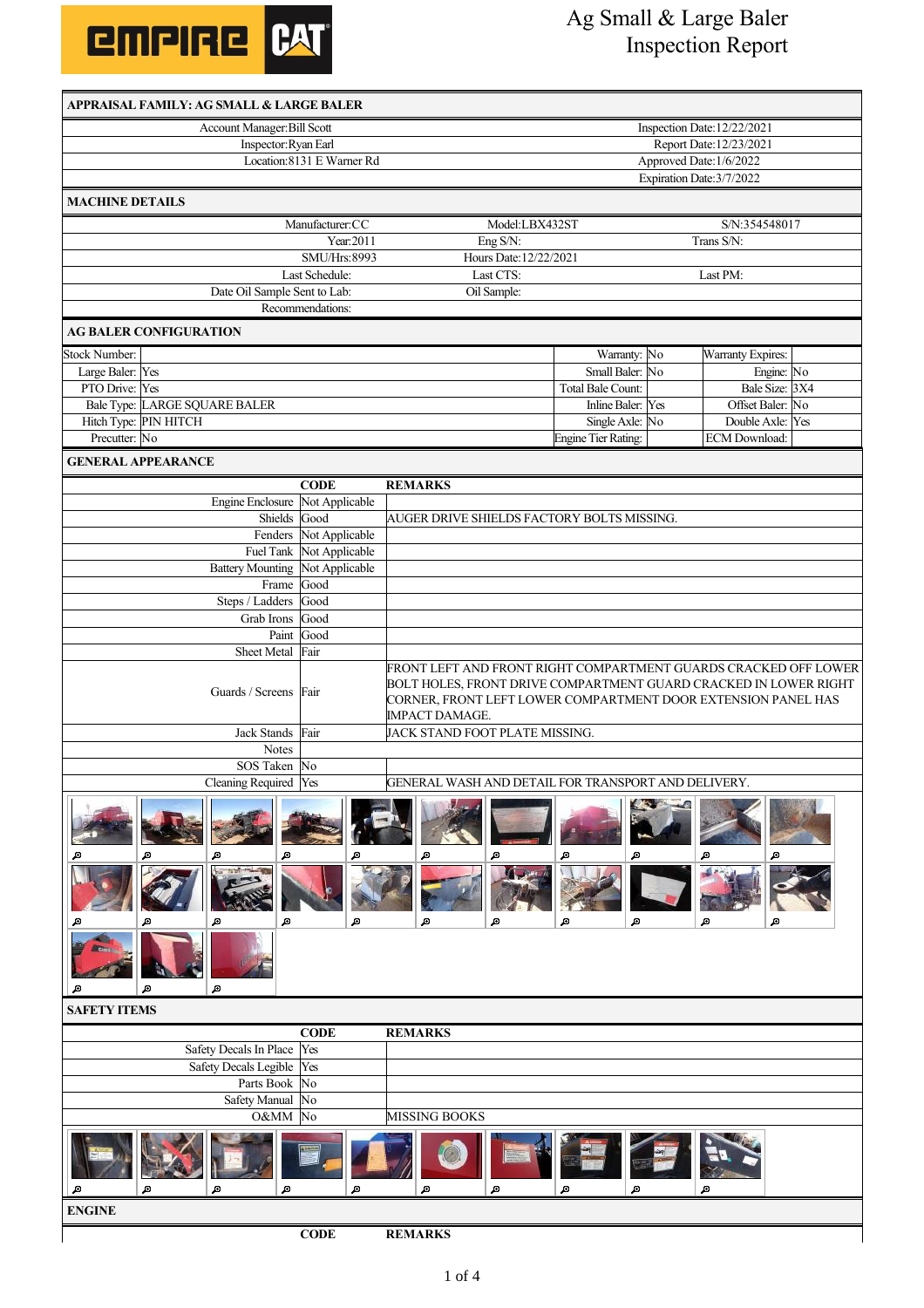

| Oil Leaks No                              |                            |                                                                      |  |  |  |  |  |
|-------------------------------------------|----------------------------|----------------------------------------------------------------------|--|--|--|--|--|
| <b>Blow By</b>                            | No                         |                                                                      |  |  |  |  |  |
| Knocking No                               |                            |                                                                      |  |  |  |  |  |
| Oil Level OK<br><b>EPA</b> Decal          | No<br>No                   |                                                                      |  |  |  |  |  |
|                                           |                            |                                                                      |  |  |  |  |  |
| Engine Type<br><b>Operating Condition</b> | Not Applicable             | THIS SECTION DOES NO APPLY.                                          |  |  |  |  |  |
| Turbocharger / Blower                     | Not Applicable             |                                                                      |  |  |  |  |  |
| Fuel Injection System                     | Not Applicable             |                                                                      |  |  |  |  |  |
| Governor                                  | Not Applicable             |                                                                      |  |  |  |  |  |
| <b>Engine Supports</b>                    | Not Applicable             |                                                                      |  |  |  |  |  |
| Air Cleaners                              | Not Applicable             |                                                                      |  |  |  |  |  |
| Exhaust / Muffler                         | Not Applicable             |                                                                      |  |  |  |  |  |
| Belts / Pullleys                          | Not Applicable             |                                                                      |  |  |  |  |  |
|                                           | Belt Guards Not Applicable |                                                                      |  |  |  |  |  |
| Oil Filter Condition                      | Not Applicable             |                                                                      |  |  |  |  |  |
|                                           |                            |                                                                      |  |  |  |  |  |
| <b>ELECTRICAL SYSTEM</b>                  |                            |                                                                      |  |  |  |  |  |
|                                           | <b>CODE</b>                | <b>REMARKS</b>                                                       |  |  |  |  |  |
| Batteries / Cables Not Applicable         |                            |                                                                      |  |  |  |  |  |
| Starter                                   | Not Applicable             |                                                                      |  |  |  |  |  |
| Alternator                                | Not Applicable             |                                                                      |  |  |  |  |  |
|                                           |                            | JUMPER WIRE SWITCH INSTALLED BELOW ECM, WILL NEED ASSESSED AND       |  |  |  |  |  |
| Wiring Fair                               |                            | REPAIRED.                                                            |  |  |  |  |  |
| Pre-Heater                                | Not Applicable             |                                                                      |  |  |  |  |  |
|                                           |                            | WORK LIGHTS ARE INTACT WITH NO VISIBLE DAMAGE, NO POWER SUPPLY TO    |  |  |  |  |  |
| Lighting Good                             |                            | TEST QUALITY OF LIGHTS. LEFT AND RIGHT BRAKE LIGHT FACES CRACKED BUT |  |  |  |  |  |
|                                           |                            | INTACT.                                                              |  |  |  |  |  |
|                                           |                            |                                                                      |  |  |  |  |  |
| Ð<br>Д<br>Æ<br>Æ                          | Д                          | Æ<br>Д<br>Æ<br>A<br>Æ<br>Æ                                           |  |  |  |  |  |
| <b>HYDRAULICS</b>                         |                            |                                                                      |  |  |  |  |  |
|                                           | <b>CODE</b>                | <b>REMARKS</b>                                                       |  |  |  |  |  |
| <b>Operating Condition</b>                | NI                         |                                                                      |  |  |  |  |  |
|                                           | Tank Good                  |                                                                      |  |  |  |  |  |
| Pumps                                     | Not Applicable             |                                                                      |  |  |  |  |  |
| Valves                                    | Good                       |                                                                      |  |  |  |  |  |
| Hoses / Fittings Fair                     |                            | FITTINGS LEAKING AROUND CHUTE FOLD CYLINDER.                         |  |  |  |  |  |
| Control Linkage NI                        |                            |                                                                      |  |  |  |  |  |
| Cylinders Fair                            |                            | CHUTE FOLD CYLINDER LEAKING PAST WIPER SEALS.                        |  |  |  |  |  |
| <b>Filter Condition</b>                   | $\overline{\text{NI}}$     |                                                                      |  |  |  |  |  |
| Notes                                     |                            |                                                                      |  |  |  |  |  |
| Self Contained No                         |                            |                                                                      |  |  |  |  |  |
| Leaks Yes                                 |                            |                                                                      |  |  |  |  |  |
| Д<br>Д<br>Æ                               | Д                          |                                                                      |  |  |  |  |  |
| <b>AXLES</b>                              |                            |                                                                      |  |  |  |  |  |
|                                           | <b>CODE</b>                | <b>REMARKS</b>                                                       |  |  |  |  |  |
| Axles                                     | Good                       |                                                                      |  |  |  |  |  |
| Springs                                   | Good                       |                                                                      |  |  |  |  |  |
| Shocks Good                               |                            |                                                                      |  |  |  |  |  |
| Cylinders Good                            |                            |                                                                      |  |  |  |  |  |
| Tie Rods                                  | Good                       |                                                                      |  |  |  |  |  |
| Hubs                                      | Good                       |                                                                      |  |  |  |  |  |
| Wheels                                    | Good                       |                                                                      |  |  |  |  |  |
| Lug Nuts / Bolts Tight Yes                |                            |                                                                      |  |  |  |  |  |
| Ð<br>Д                                    |                            |                                                                      |  |  |  |  |  |
| <b>BALER</b>                              |                            |                                                                      |  |  |  |  |  |
|                                           |                            |                                                                      |  |  |  |  |  |
|                                           |                            |                                                                      |  |  |  |  |  |
| Estimated Bales Of Use 8993               | <b>CODE</b>                | <b>REMARKS</b>                                                       |  |  |  |  |  |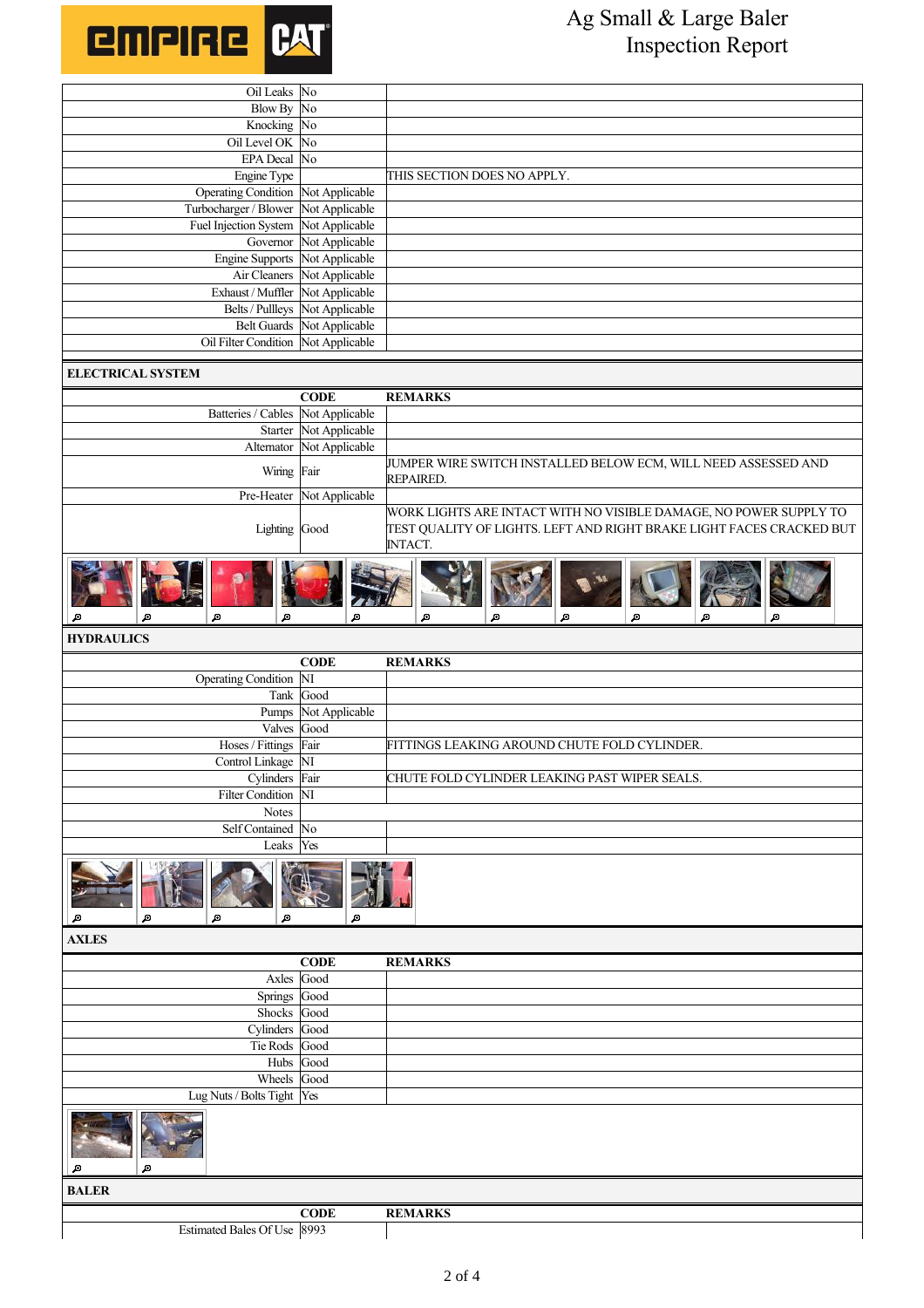

## Ag Small & Large Baler Inspection Report

| Bale Length Max                                |               |                                                                                                                                                                                                                                      |  |  |  |
|------------------------------------------------|---------------|--------------------------------------------------------------------------------------------------------------------------------------------------------------------------------------------------------------------------------------|--|--|--|
| <b>Bale Weight Max</b>                         |               |                                                                                                                                                                                                                                      |  |  |  |
| Bale Chute Good                                |               | REAR BALE SHUTE ROLLER HAS MINOR IMPACT DENT.                                                                                                                                                                                        |  |  |  |
| Bale Chamber Good                              |               |                                                                                                                                                                                                                                      |  |  |  |
| PTO Spline Good                                |               |                                                                                                                                                                                                                                      |  |  |  |
| PTO Type 1000 PTO                              |               |                                                                                                                                                                                                                                      |  |  |  |
|                                                | <b>DOUBLE</b> |                                                                                                                                                                                                                                      |  |  |  |
| Knotter Type                                   | <b>KNOT</b>   | <b>SIX KNOTTERS</b>                                                                                                                                                                                                                  |  |  |  |
|                                                | <b>SYSTEM</b> |                                                                                                                                                                                                                                      |  |  |  |
| Knotter Good                                   |               |                                                                                                                                                                                                                                      |  |  |  |
| Knotter Lube Good                              |               |                                                                                                                                                                                                                                      |  |  |  |
| Pickup Lift Type (Manual / Hyd / Elect) MANUAL |               |                                                                                                                                                                                                                                      |  |  |  |
| Pickup Fair                                    |               | PICK UP TINES AND TINE BARS BENT AND RUSTED.                                                                                                                                                                                         |  |  |  |
| Twine Ball Capacity 30                         |               |                                                                                                                                                                                                                                      |  |  |  |
| Hay Processing (Std / Pre-Cutter / Bale Slice) |               |                                                                                                                                                                                                                                      |  |  |  |
| Feeder Good                                    |               |                                                                                                                                                                                                                                      |  |  |  |
| Plunger                                        | Good          |                                                                                                                                                                                                                                      |  |  |  |
| Drive Line Good                                |               | DRIVE LINE HAS BUILT UP DEBRIS AROUND RIGHT SIDE ACCESS PLATE, NEEDS                                                                                                                                                                 |  |  |  |
|                                                |               | WASHED AND ASSESSED FOR REPAIRS.                                                                                                                                                                                                     |  |  |  |
| Hay Slicer Good                                |               |                                                                                                                                                                                                                                      |  |  |  |
| <b>Notes</b>                                   |               | RIGHT AUGER DRIVE HAS MINOR BEND.                                                                                                                                                                                                    |  |  |  |
| Knotter Cleaner No                             |               |                                                                                                                                                                                                                                      |  |  |  |
| Silage Ready                                   | No            |                                                                                                                                                                                                                                      |  |  |  |
| Hay Precompressor No                           |               |                                                                                                                                                                                                                                      |  |  |  |
| Last Bale Ejector                              | No            |                                                                                                                                                                                                                                      |  |  |  |
| Bale Counter Yes                               |               |                                                                                                                                                                                                                                      |  |  |  |
| Standard Bale Chute No                         |               |                                                                                                                                                                                                                                      |  |  |  |
| Roller Bale Chute Yes                          |               |                                                                                                                                                                                                                                      |  |  |  |
| Preservative Applicator No                     |               |                                                                                                                                                                                                                                      |  |  |  |
|                                                |               | <b>The Second Contract of the Second Contract of the Second Contract of the Second Contract of the Second Contract of the Second Contract of the Second Contract of the Second Contract of the Second Contract of the Second Con</b> |  |  |  |



**TIRES**

|                                                                                                                      | <b>MAKE S/N</b>                                                                            | <b>TREAD DEPTH</b><br>1/32" | % LIFE LEFT | <b>RECAPPED</b> | <b>TREAD</b><br><b>CUT/CHUNKS</b> | <b>SIDE CUTS</b><br><b>SECTIONS</b> |  |  |  |
|----------------------------------------------------------------------------------------------------------------------|--------------------------------------------------------------------------------------------|-----------------------------|-------------|-----------------|-----------------------------------|-------------------------------------|--|--|--|
| <b>Right Front</b>                                                                                                   | <b>vREDESTEING</b><br>FLOTATION+                                                           | 14.00                       | 74.00       | N <sub>o</sub>  | Yes                               | N <sub>o</sub>                      |  |  |  |
| <b>Right Rear</b>                                                                                                    | vREDESTEING<br>FLOTATION+                                                                  | 16.00                       | 84.00       | N <sub>o</sub>  | N <sub>o</sub>                    | N <sub>o</sub>                      |  |  |  |
| Left Rear                                                                                                            | <b>vREDESTEING</b><br>FLOTATION+                                                           | 10.00                       | 53.00       | No              | Yes                               | Yes                                 |  |  |  |
|                                                                                                                      | <b>BKT</b><br>Left Front IMPLEMENT<br>AW708                                                | 13.00                       | 87.00       | N <sub>o</sub>  | No                                | N <sub>o</sub>                      |  |  |  |
| Pick Up Tires                                                                                                        | TRAC-GARD<br>C/T                                                                           | 7.25                        | 79.00       | No              | No                                | N <sub>0</sub>                      |  |  |  |
| Tire Size Front 500/50-17                                                                                            |                                                                                            |                             |             |                 |                                   |                                     |  |  |  |
| <b>Tire Size Rear</b>                                                                                                | 500/50-17                                                                                  |                             |             |                 |                                   |                                     |  |  |  |
| Average Life Left 75%                                                                                                |                                                                                            |                             |             |                 |                                   |                                     |  |  |  |
| <b>Standard Tires</b>                                                                                                | No                                                                                         |                             |             |                 |                                   |                                     |  |  |  |
|                                                                                                                      | <b>High Float Tires</b><br>LEFT REAR TIRE HAS DEEP SIDWALL CUTS, BALDING ON OTHERS.<br>Yes |                             |             |                 |                                   |                                     |  |  |  |
| A<br>Д<br>Д<br>Æ                                                                                                     | Д                                                                                          | Д                           | Д<br>Д      | Д               | Д                                 |                                     |  |  |  |
| <b>SERVICE</b>                                                                                                       |                                                                                            |                             |             |                 |                                   |                                     |  |  |  |
| <b>CODE</b><br><b>REMARKS</b>                                                                                        |                                                                                            |                             |             |                 |                                   |                                     |  |  |  |
| BALERS HASNT BEEN UTILIZED LATELY, GREASE SYSTEM NEEDS OPERATION<br>Service Needed Yes<br>CHECK AND NEEDS PM UPKEEP. |                                                                                            |                             |             |                 |                                   |                                     |  |  |  |